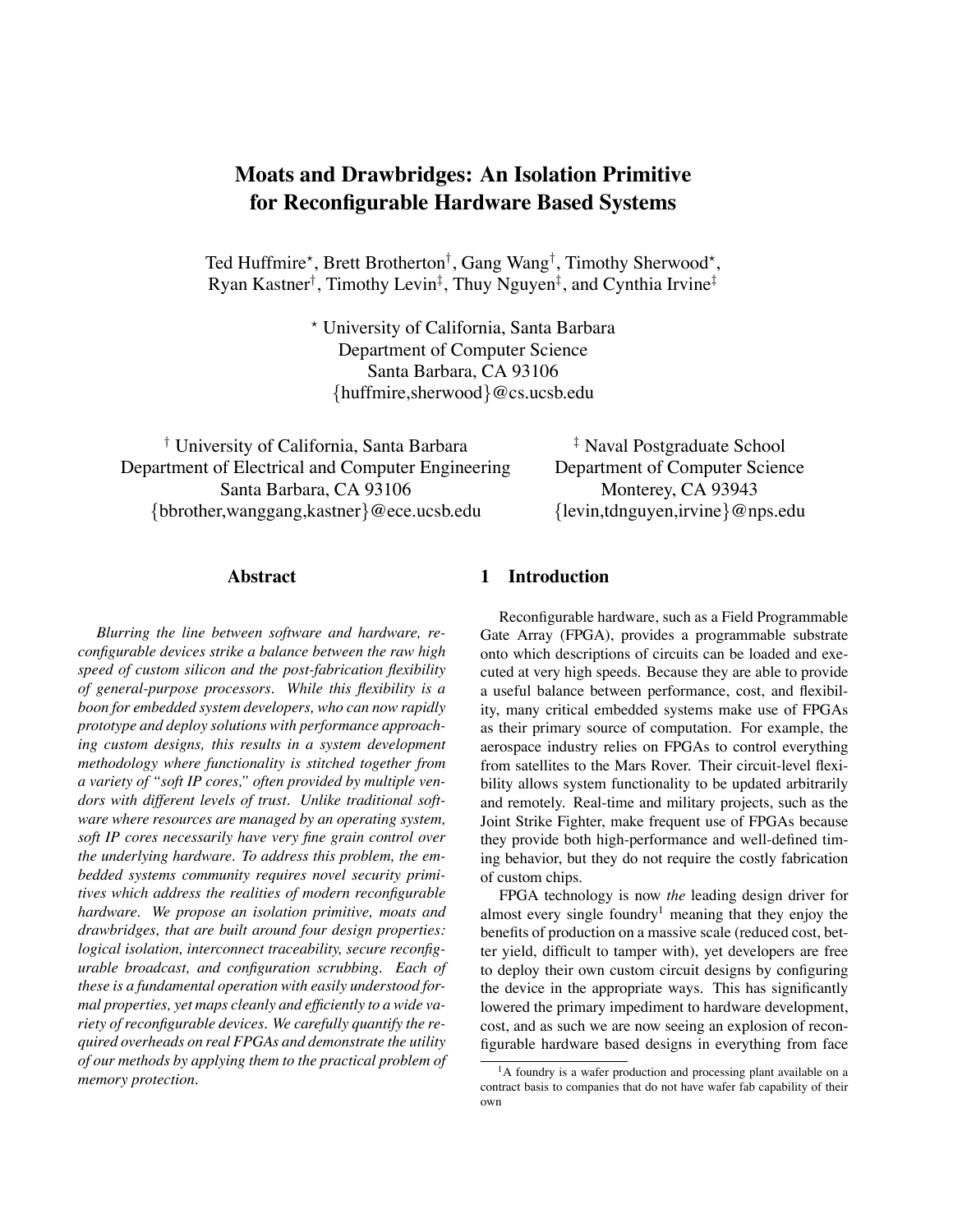recognition systems [39], to wireless networks [42], to intrusion detection systems [20], to supercomputers [5]. In fact it is estimated that in 2005 alone there were over 80,000 different commercial FPGA designs projects started. [36] Unfortunately, while the economics of the semiconductor industry has helped to drive the widespread adoption of reconfigurable devices in a variety of critical systems, it is not yet clear that such devices, and the design flows used to configure them, are actually trustworthy.

Reconfigurable systems are typically cobbled together from a collection of exiting modules (called cores) in order to save both time and money. Although ideally each of these cores would be formally specified, tested, and verified by a highly trusted party, in reality, such a development model cannot hope to keep up with the exponential increases in circuit area and performance made possible by Moore's Law. Unlike uni-processor software development, where the programming model remains fixed as transistor densities increase, FPGA developers must explicitly take advantage of denser devices through changes in their design. Given that embedded design is driven in large part by the demand for new features and the desire to exploit technological scaling trends, there is a constant pressure to mix everything on a single chip: from the most critical functionality to the latest fad. Each of these cores runs "naked" on the reconfigurable device (i.e., without the benefit of an operating system or other intermediate layer), and it is possible that this mixing of trust levels could be silently exploited by an adversary with access to any point in the design flow (including design tools or implemented cores). In an unrestricted design flow, even answering the question of "are these two cores capable of communication" is computationally difficult to answer.

Consider a more concrete example, a system with two soft-processor cores and an AES encryption engine sharing a single FPGA. Each of these three cores requires access to off-chip memory to store and retrieve data. How can we ensure that the encryption key for one of the processors cannot be obtained by the other processor by either reading the key from external memory or directly from the encryption core itself? There is no virtual memory on these systems, and after being run through an optimizing CAD tool the resulting circuit is a single entangled mess of gates and wires. To prevent the key from being read directly from the encryption core itself, we must find some way to isolate the encryption engine from the other cores at the gate level. To protect the key in external memory, we need to implement a memory protection module, we need to ensure that each and every memory access goes through this monitor, and we need to ensure that all cores are communicating only through their specified interfaces. To ensure these properties hold at even the lowest levels of implementation (after all the design tools have finished their transformations), we argue that slight modifications in the design methods and tools can enable the rapid static verification of finished FPGA bitstreams<sup>2</sup>. The techniques presented in this paper are steps towards a cohesive reconfigurable system design methodology that explicitly supports cores with varying levels of trust and criticality – all sharing a single physical device.

Specifically, we present the idea of Moats and Drawbridges, a statically verifiable method to provide isolation and physical interface compliance for multiple cores on a single reconfigurable chip. The key idea of the Moat is to provide logical and physical isolation by separating cores into different areas of the chip with "dead" channels between them that can be easily verified. Note that this does not require a specialized physical device; rather, this work only assumes the use of commercially available commodity parts. Given that we need to interconnect our cores at the proper interfaces (Drawbridges), we introduce interconnect tracing as a method for verifying that interfaces carrying sensitive data have not been tapped or routed improperly to other cores or I/O pads. Furthermore, we present a technique, configuration scrubbing, for ensuring that remnants of a prior core do not linger following a partial reconfiguration of the system to enable object reuse. Once we have a set of drawbridges, we need to enable legal inter-core communication. We describe two secure reconfigurable communication architectures that can be easily mapped into the unused moat areas (and statically checked for isolation), and we quantify the implementation trade-offs between them in terms of complexity of analysis and performance. Finally, to demonstrate the efficacy of our techniques, we apply them to a memory protection scheme that enforces the legal sharing of off-chip memory between multiple cores.

### **2 Reconfigurable Systems**

As mentioned in Section 1, a reconfigurable system is typically constructed piecemeal from a set of existing modules (called cores) in order to save both time and money; rarely does one design a full system from scratch. One prime example of a module that is used in a variety of contexts is a soft-processor. A soft-processor is simply a configuration of logical gates that implements the functionality of a processor using the reconfigurable logic of an FPGA. A soft-processor, and other intellectual property (IP) cores<sup>3</sup> such as AES implementations and Ethernet controllers, can

<sup>2</sup>bitstreams are the term for the detailed configuration files that encode the exact implementation of a circuit on reconfigurable hardware – in many ways they are analogous to a statically linked executable on a traditional microprocessor

<sup>&</sup>lt;sup>3</sup>Since designing reconfigurable modules is costly, companies have developed several schemes to protect this valuable intellectual property, which we discuss in Section 6.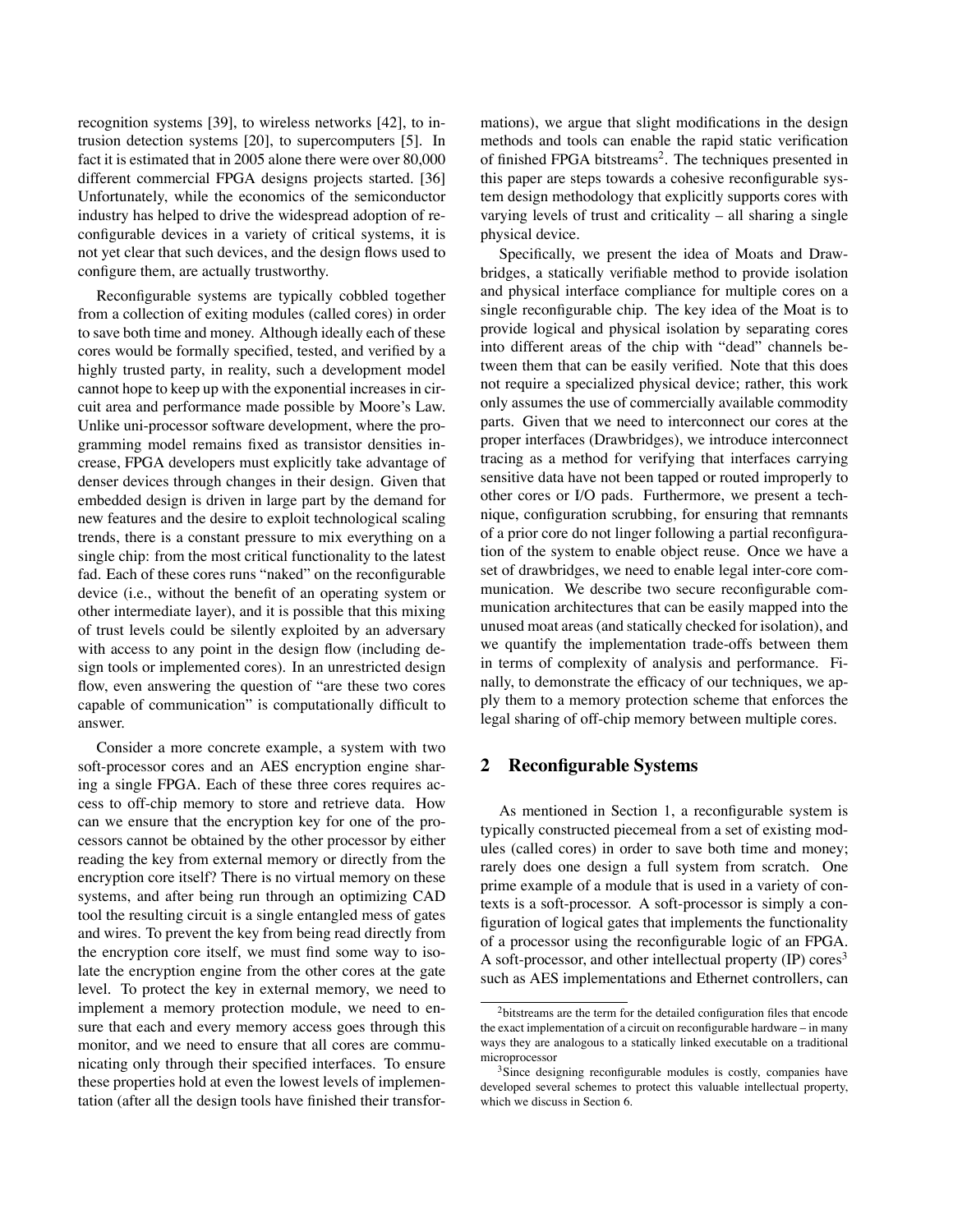be assembled together to implement the desired functionality. Cores may come from design reuse, but more often than not they are purchased from third party vendors, generated automatically as the output of some design tool, or even gathered from open source repositories. While individual cores such as encryption engines may be formally verified [30], a malicious piece of logic or compromised design tool may be able to exploit low level implementation details to quietly eavesdrop on, or interfere with, trusted logic. As a modern design may implement millions of logical gates with tens of millions of interconnections, the goal of this paper is to explore design techniques that will allow the inclusion of both trusted and untrusted cores on a single chip, without the requirement that expensive static verification be employed over the entire finished design. Such verification of a large and complex design requires reverse engineering, which is highly impractical because many companies keep details about their bit-streams proprietary.

Increasingly we are seeing reconfigurable devices emerge as the flexible and high-performance workhorses inside a variety of high performance embedded computing systems [4, 9, 11, 22, 35, 45], but to understand the potential security issues, we need to build on an understanding of at least a simplified modern FPGA design flow. In this section we describe a modern device, a typical design flow, and the potential threats that our techniques are expected to handle.

#### **2.1 Reconfigurable Hardware**

FPGAs lie along a continuum between general-purpose processors and application-specific integrated circuits (ASICs). While general purpose processors can execute any program, this generality comes at the cost of serialized execution. On the other hand, ASICs can achieve impressive parallelism, but their function is literally hard wired into the device. The power of reconfigurable systems lies in their ability to flexibly customize an implementation down at the level of individual bits and logic gates without requiring a custom piece of silicon. This can often result in performance improvements on the order of 100x as compared to, per unit silicon, a similar microprocessor [7, 10, 50].

The growing popularity of reconfigurable logic has forced practitioners to begin to consider security implications, but as of yet there is no set of best design practices to guide their efforts. Furthermore, the resource constrained nature of embedded systems is perceived to be a challenge to providing a high level of security [26]. In this paper we describe a set of low level methods that a) allow effective reasoning about high level system properties, b) can be supported with minimal changes to existing tool flows, c) can be statically verified with little effort, d) incur relatively small area and performance overheads, and e) can be used with commercial off-the-shelf parts. The advantage of developing security primitives for FPGAs is that we can immediately incorporate our primitives into the reconfigurable design flow today, and we are not dependent on the often reluctant industry to modify the design of their silicon.

#### **2.2 Mixed-Trust Design Flows**

Figure 1 shows a few of the many different design flows used to compose a single modern embedded system. The reconfigurable implementation relies on a large number of sophisticated software tools that have been created by many different people and organizations. Soft IP cores, such as an AES core, can be distributed in the form of Hardware Description Language (HDL), netlists<sup>4</sup> or a bitstream. These cores can be designed by hand, or they can be automatically generated by computer programs. For example, the Xilinx Embedded Development Kit (EDK) [53] software tool generates soft microprocessors from C code. Accel DSP [17] translates MATLAB [48] algorithms into HDL, logic synthesis translates this HDL into a netlist, a synthesis tool uses a place-and-route algorithm to convert this netlist into a bitstream, with the final result being an implementation of a specialized signal processing core.

Given that all of these different design tools produce a set of inter-operating cores, you can only trust your final system as much as you trust your least-trusted design path. If there is a critical piece of functionality, e.g. a unit that protects and operates on secret keys, there is no way to verify that this core cannot be snooped on or tampered without a set of isolation strategies.

The subversion of design tools could easily result in malicious hardware being loaded onto the device. In fact, major design tool developers have few or no checks in place to ensure that attacks on specific functionality are not included. However, just to be clear, we are not proposing a method that makes possible the use of subverted design tools on a trusted core. Rather, we are proposing a method by which small trusted cores, developed with trusted tools (perhaps using in-house tools which are not fully optimized for performance<sup>5</sup>) can be safely combined with untrusted cores.

#### **2.3 Motivating Examples**

We have already discussed the example of a system with two processor cores and an encryption core. The goal of our methods is to prevent the encryption key for one of the processors from being obtained by the other processor by either

<sup>&</sup>lt;sup>4</sup>Essentially a list of logical gates and their interconnections

<sup>5</sup>FPGA manufacturers such as Xilinx provide signed cores that can be trusted by embedded designers, while those freely available cores obtained from sources such as OpenCores are considered to be less trustworthy. The development of a trusted tool chain or a trusted core is beyond the scope of this paper.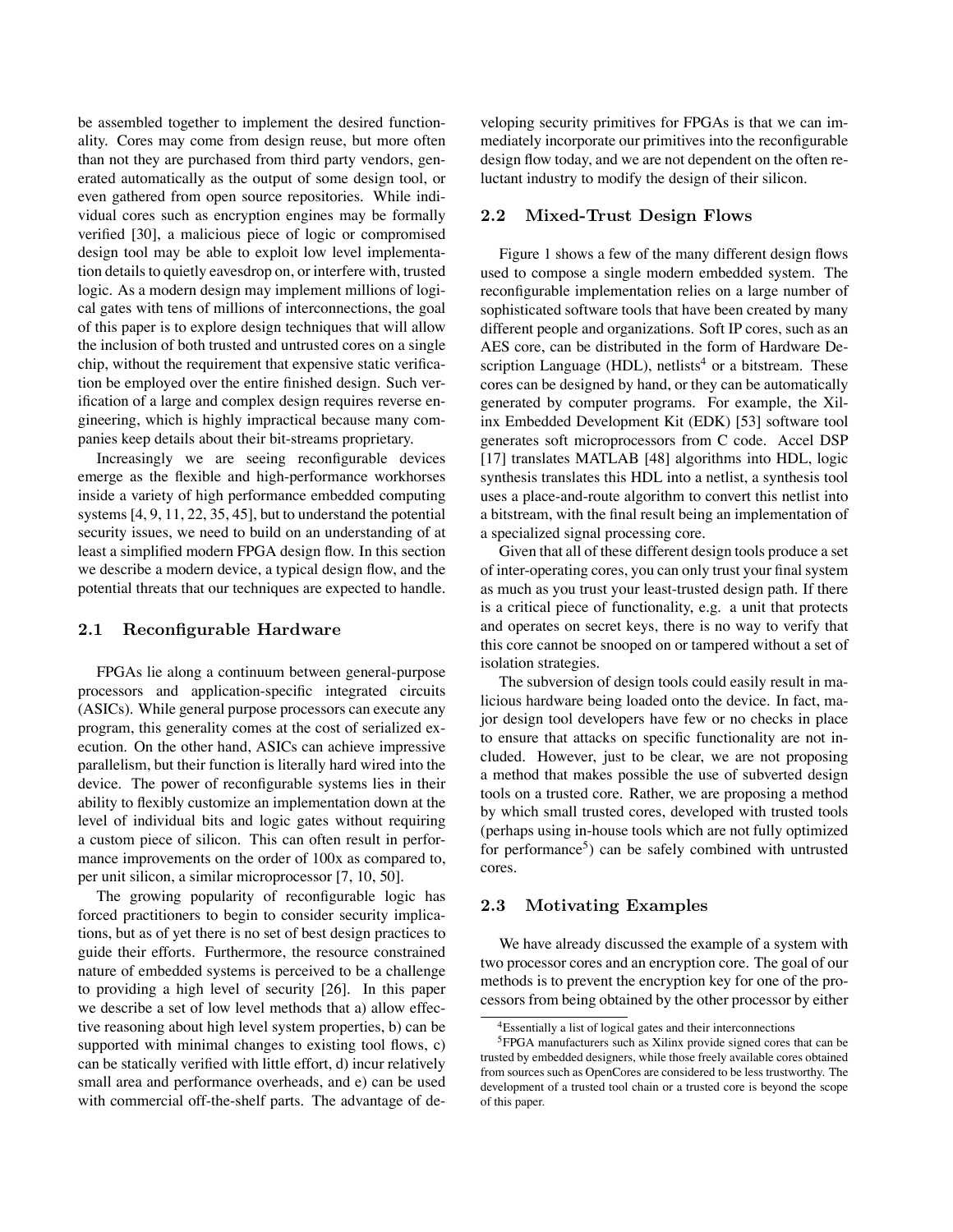

**Figure 1. A Modern FPGA-based Embedded System: Distinct cores with different pedigrees and varied trust requirements find themselves occupying the same silicon. Reconfigurable logic, hard and soft processor cores, blocks of SRAM, and other soft IP cores all share the FPGA and the same off-chip memory. How can we ensure that the encryption key for one of the processors cannot be obtained by the other processor by either reading the key from external memory or directly from the encryption core itself?**

reading the key from external memory or directly from the encryption core itself.

**Aviation –** Both military and commercial sectors rely on commercial off-the-shelf (COTS) reconfigurable components to save time and money. Consider the example of avionics in military aircraft in which sensitive targeting data is processed on the same device as less sensitive maintenance data. In such military hardware systems, certain processing components are "cleared" for different levels of data. Since airplane designs must minimize weight, it is impractical to have a separate device for every function. Our security primitives can facilitate the design of military avionics by providing separation of modules that must be integrated onto a single device.

**Computer Vision –** In the commercial world, consider a video surveillance system that has been designed to protect privacy. Intelligent video surveillance systems can identify human behavior that is potentially suspicious, and this behavior can be brought to the attention of a human operator to make a judgment [40] [21]. IBM's PeopleVision project has been developing such a video surveillance system [46] that protects the privacy of individuals by blurring their faces depending on the credentials of the viewer (e.g.,

security guards vs. maintenance technicians). FPGAs are a natural choice for any streaming application because they can provide deep regular pipelines of computation, with no shortage of parallelism. Implementing such a system would require at least three cores on the FPGA: a video interface for decoding the video stream, a redaction mechanism for blurring faces in accordance with a policy, and a network interface for sending the redacted video stream to the security guard's station. Each of these modules would need buffers of off-chip memory to function, and our methods could prevent sensitive information from being shared between modules improperly (e.g. directly between the video interface and the network). While our techniques could not verify the correct operation of the redaction core, they could ensure that only the connections necessary for legal communication between cores are made.

Now that we have described a high level picture of the problem we are attempting to address, we present our two concepts, moats and drawbridges, along with the details of how each maps to a modern reconfigurable device. In particular, for each approach we specify the threats that it addresses, the details of the technique and its implementation, and the overheads involved in its use. Finally, in Section 5, we show how these low-level protection mechanisms can be used in the implementation of a higher-level memory pro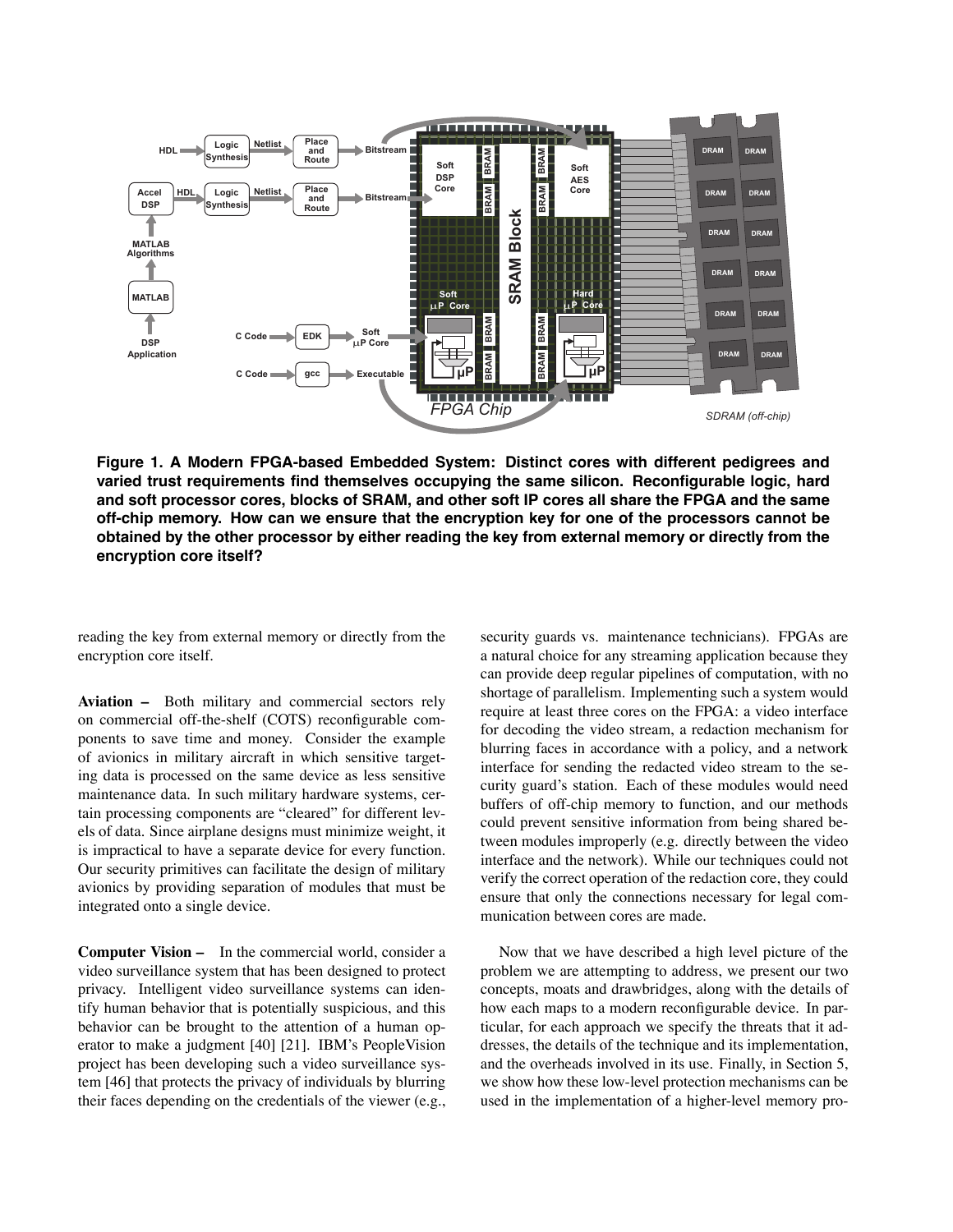tection primitive.

### **3 Physical Isolation with Moats**

As discussed in Section 2, a strong notion of isolation is lacking in current reconfigurable hardware design flows, yet one is needed to be certain that cores are not snooping on or interfering with each other. Before we can precisely describe the problem that moats attempt to solve, we need to begin with a brief description of how routing works (and the function it serves) in a modern FPGA.

On a modern FPGA, the vast majority of the actual silicon area is taken up by interconnect (approximately 90%). The purpose of this interconnect is to make it easy to connect logical elements together so that any circuit can be realized. For example, the output of one NAND gate may be routed to the input of another, or the address wires from a soft-processor may be routed to an I/O pad connected to external memory. The routing is completely static: a virtual wire is created from input to output, but that signal may be routed to many different places simultaneously (e.g., one output to many inputs or vice versa).

The rest of the FPGA is a collection of programmable gates (implemented as small lookup-tables called LUTs), flip-flops for timing and registers, and I/O blocks (IOB) for transferring data into and out of the device. A circuit can be mapped to an FPGA by loading the LUTs and switchboxes with a *configuration*, a method that is analogous to the way a traditional circuit might be mapped to a set of logical gates. An FPGA is programmed using a *bitstream*. This binary data is loaded into the FPGA to execute a particular task. The bitstream contains all the information needed to provide a functional device, such as the configuration interface and the internal clock cycle supported by the device.

Without an isolation primitive, it is very difficult to prevent a connection between two cores from being established. Place-and-route software uses performance as an objective function in its optimization strategy, which can result in the logical elements and the interconnections of two cores to be intertwined. Figure 3 makes the scope of the problem more clear. The left hand of Figure 3 shows the floor plan of an FPGA with two small cores (soft processors) mapped onto it. The two processors overlap significantly in several areas of the chip. Ensuring that the two never communicate requires that we trace every single wire to ensure that only the proper connections are made. Such verification of a large and complex design requires reverse engineering, which is highly impractical because many companies keep the necessary details about their bitstreams secret. With moats, fewer proprietary details about the bitstream are needed to accomplish this verification. The difficulty of this problem is made more clear by the zoom-in on the right of Figure 3. The zoom-in shows a single switch box, the associated LUTs (to the right of the switch box), and all the wires that cross through that one small portion of the chip. A modern FPGA contains on the order of 20,000 or more such boxes.

Isolation is required in order to protect the confidentiality and integrity of a core's data, and helps to prevent interference with a core's functionality. Our technique allows a very simple static check to verify that, at least at the routing layer, the cores are sufficiently isolated.

#### **3.1 Building Moats**

Moats are a novel method of enhancing the security of FPGA systems via the physical isolation of cores. Our approach involves surrounding each core with a "moat" that blocks wiring connectivity from the outside. The core can only communicate with the outside world via a "drawbridge", which is a precisely defined path to the outside world.

One straightforward way to accomplish this is to align the routing tracks used by each of these modules and simply disable the switches near the moat boundaries. The problem with this simple approach is that, for the purposes of improving area and timing efficiency, modern FPGA architectures often support staggered, multiple track segments. For example, the Virtex platform supports track segments with lengths 1, 2 and 6, where the length is determined by measuring the number of Configuration Logic Blocks (CLBs) the segment crosses. For example, a length 6 segment will span 6 CLBs, providing a more direct connection by skipping unnecessary switch boxes along the routing path. Moreover, many platforms such as Virtex support "longline" segments, which span the complete row or column of the CLB array.

Figure 4 illustrates our moat architecture. If we allow the design tool to make use of segment lengths of one and two, the moat size must be at least two segments wide in order to successfully isolate two cores (otherwise signals could hop the moats because they would not *require* a switch box in the moat). To statically check that a moat is sound, the following properties are sufficient.

- 1. The target core is completely surrounded by moat of width at least *w*
- 2. The target core does not make *any* use of routing segments longer than length *w*

In fact, both of these properties are easy to inspect on an FPGA. We can tell if a switch box is part of a moat by simply checking that it is completely dead (i.e., all the routing transistors are configured to be disconnected). We can check the second property by examining all of the long line switch boxes to ensure that they are unused. These are easy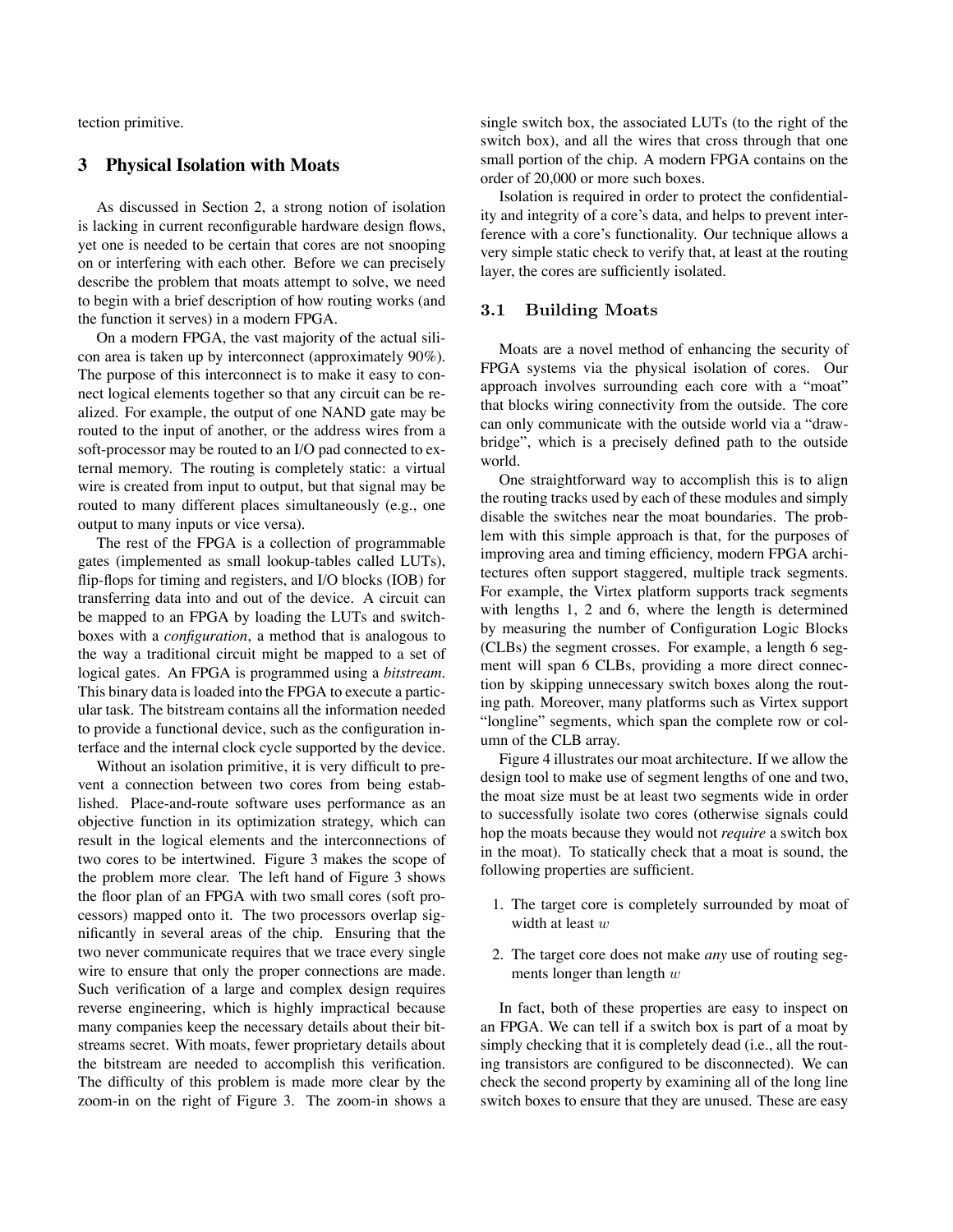

**Figure 2. A simplified representation of an FPGA fabric is on the left. Configurable Logic Blocks (CLBs) perform logic level computation using Lookup Tables (LUTs) for bit manipulations and flipflops for storage. The switch boxes and routing channels provide connections between the CLBs. SRAM configuration bits are used throughout the FPGA (e.g., to program the logical function of the LUTs and connect a segment in one routing channel to a segment in an adjacent routing channel). The FPGA floor plan on the right shows the layout of three cores – notice how they are intertwined.**

to find because they are tied to the *physical* FPGA design and are not a function of the specific core on the FPGA.

#### **3.2 A Performance/Area Trade-off**

On an FPGA, the *delay* of a connection depends on the number of switch boxes it must pass through rather than the total length. Although large moats consume a great deal of chip area (because they reserve switch boxes without making use of them to perform an operation), they allow the design tools to make use of longer segments, which helps with the area and performance of each individual core. On the other hand, small moats require less chip area (for the moat itself), but having to use small segments negatively affects the area and performance of the cores.

A set of experiments is needed to understand the tradeoffs between the size of the moats, the number of cores that can be protected using moats, and the performance and area implications for moat protection.

#### **3.3 The Effect of Constrained Routing**

We begin by quantifying the effect of constraining the tools to generate only configurations that do not use *any* routing segments longer than length *w*. The width of the moat could be any size, but the optimal sizes are dictated by the length of the routing segments. As mentioned before, FPGAs utilize routing segments of different sizes, most commonly 1, 2, 6 and long lines. If we could eliminate the long lines, then we would require a size 6 moat for protecting a core. By eliminating long lines and hex lines, we only need a moat of size 2, and so on.

In order to study the impact of eliminating certain long length segments on routing quality, we compare the routing quality of the MCNC benchmarks [32] on different segment configurations. We use the Versatile Placement and Routing (VPR) toolkit developed by the University of Toronto for such experiments. VPR provides mechanisms for examining trade-offs between different FPGA architectures and is popular within the research community [3]. Its capabilities to define detailed FPGA routing resources include support for multiple segment routing tracks and the ability for the user to define the distribution of the different segment lengths. It also includes a realistic cost model which provides a basis for the measurement of the quality of the routing result.

The effect of the routing constraints on performance and area can vary across different cores. Therefore, we route the 20 biggest applications from the MCNC benchmark set [32] (the de facto standard for such experiments) using four different configurations. The baseline configuration supports segments with length 1, 2, 6 and longlines. The distribution of these segments on the routing tracks are 8%, 20%, 60% and 12% respectively, which is similar to the Xilinx Virtex II platform. The other three configurations are derived from the baseline configurations by eliminating the segments with longer lengths. In other words, configuration 1-2-6 will have no longlines, configuration 1-2 will support segments of length 1 and 2, and configuration 1 will only support segments of length 1.

After performing placement and routing, we measure the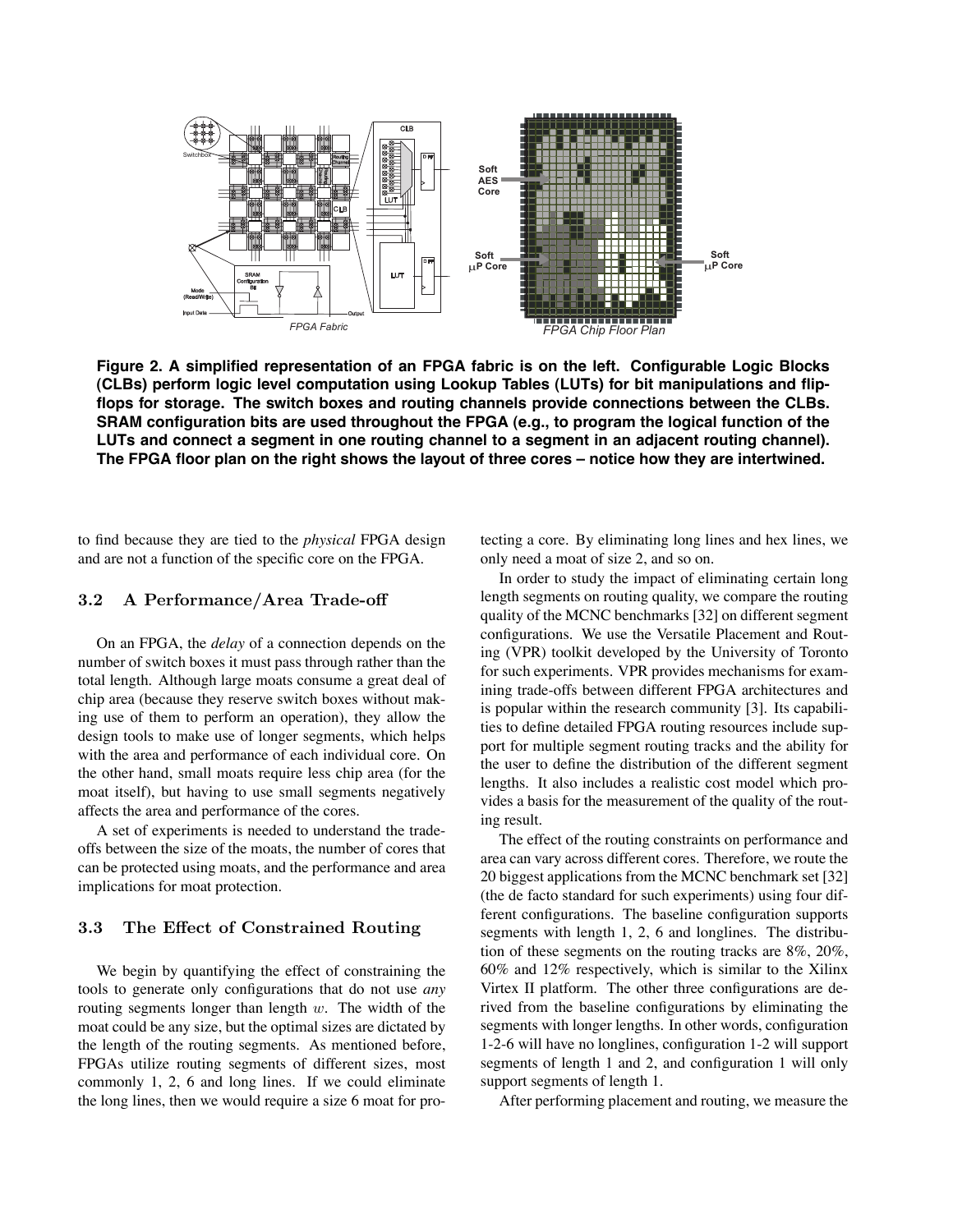

**Figure 3. A simple two-core system mapped onto a small FPGA. The zoom-in to the right shows the wiring complexity at each and every switch-box on the chip. To statically analyze a large FPGA with 10s of cores and millions of logical gates, we need to restrict the degrees of freedom. Static verification of a large, complex design involving intertwined cores requires reverse engineering, which is highly impractical because many companies keep the necessary details about their bitstreams a closely guarded trade secret.**

quality of the routing results by collecting the area and the timing performance based on the critical path of the mapped application. To be fair, all the routing tracks are configured using the same tri-state buffered switches with Wilton connection patterns [52] within the switch box. A Wilton switch box provides a good trade-off between routability and area, and is commonly used in FPGA routing architectures.

Figures 5 and 6 show the experimental results, where we provide the average hardware area cost and critical path performance for all the benchmarks over four configurations. The existence of longlines has little impact on the final quality of the mapped circuits. However, significant degradation occurs when we eliminate segments of length 2 and 6. This is caused by the increased demand for switch boxes, resulting in a larger hardware cost for these additional switch resources. Moreover, the signal from one pin to another pin is more likely to pass more switches, resulting in an increase in the critical path timing. If we eliminate hex and long lines, there is a 14.9% area increase and an 18.9% increase in critical path delay, on average. If the design performance is limited directly by the cycle time, the delay in critical path translates directly into slowdown.

#### **3.4 Overall Area Impact**

While the results from Figures 5 and 6 show that there is some area impact from constraining the routing, there is



**Figure 7. The trade-off between the number of cores, the size of the moat, and the utilization of the FPGA. An increasing number of cores results in larger total moat area, which reduces the overall utilization of the FPGA. Larger moat sizes also will use more area resulting in lower utilization.**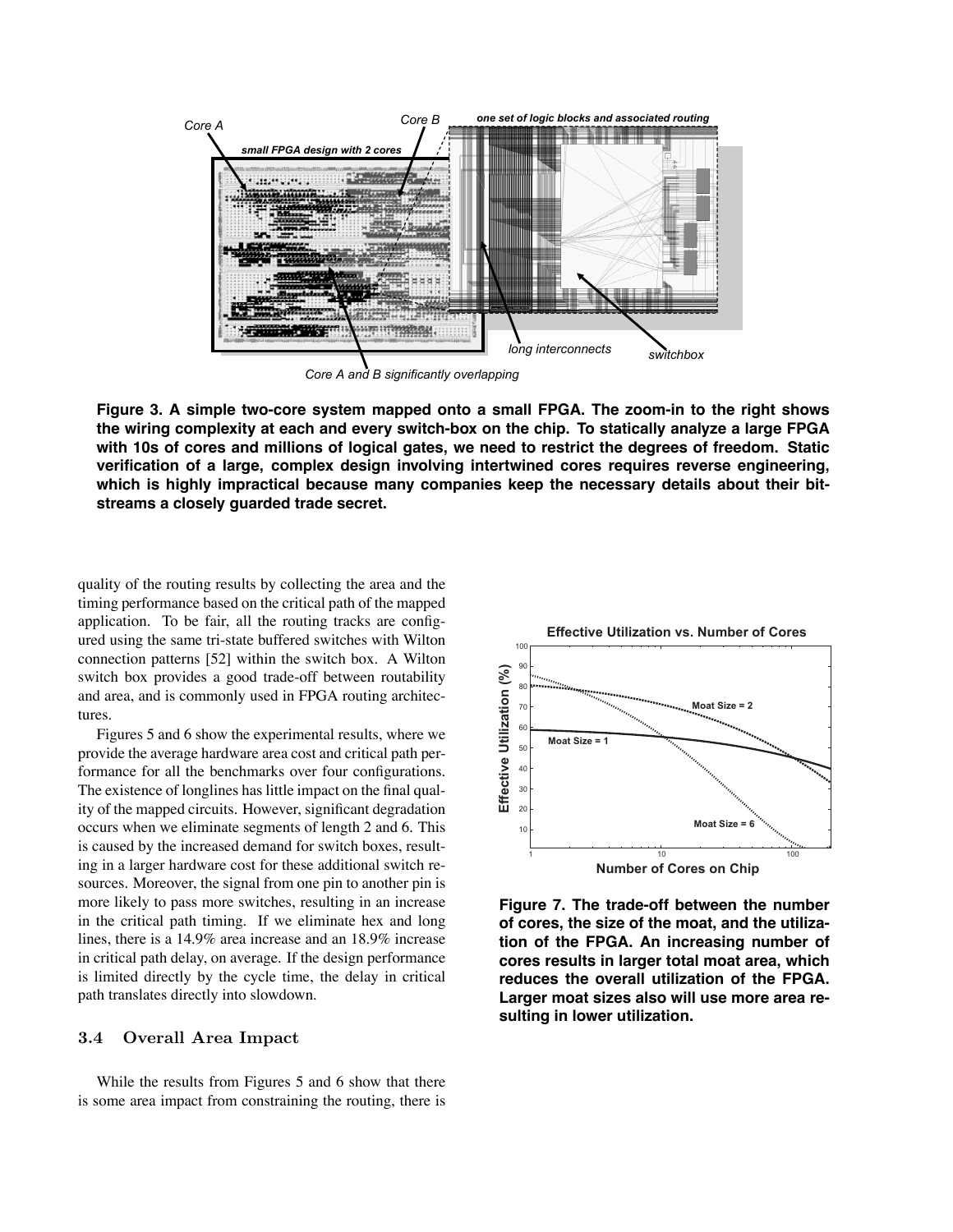

**Figure 4. We use moats to physically isolate cores for security. In this example, segments can either span one or two switch boxes, which requires the moat size to have a length of two. Since the delay of a connection on an FPGA depends on the number of switch boxes it must pass through, restricting the length of segments reduces performance, but the moats can be smaller. Allowing longer segments improves performance, but the moats must waste more area.**

also a direct area impact in the form of resources required to implement the actual moats themselves. Assuming that we have a fixed amount of FPGA real estate, we really care about how much of that area is used up by a combination of the moats and the core inflation due to restricted routing. We can call this number the effective utilization. Specifically, the effective utilization is:

$$
U_{eff} = \frac{A_{AllRoutes}}{A_{RestrictedRoutes} + A_{Moats}}
$$

Figure 7 presents the trade-offs between the moat size, the number of isolated cores on the FPGA, and the utilization of the FPGA. The FPGA used for these calculations was a Xilinx Virtex-4 Device which has 192 CLB rows and 116 CLB columns. The figure examines three different moat sizes: 1, 2 and 6 for a variable number of cores on the chip (conservatively assuming that a moat is required around all cores). As the number of cores increases, the utilization of the FPGA decreases since the area of the moats, which is unusable space, increases. However, when a small number of cores is used, a larger moat size is better because it allows us to make more efficient use of the non-moat parts of the chip. If you just need to isolate a single core (from the I/O pads) then a moat of width 6 is the best (consuming 12% of the chip resources). However, as the curve labeled "Moat  $Size = 2$ " in Figure 7 shows, a moat width of two has the optimal effective utilization for designs that have between two and 120 cores. As a point of reference, it should be noted that a modern FPGA can hold on the order of 100 stripped down microprocessor cores. The number of cores is heavily dependent on the application, and the trade-off presented here is somewhat specific to our particular platform, but our analysis method is still applicable to other designs. In fact, as FPGAs continue to grow according to Moore's Law, the percent overhead for moats should continue to drop. Because the moats are perimeters, as the size of a core grows by a factor of *n*, the cost of the moat only grows by  $O(\sqrt{n})$ .

### **3.5 Effective Scrubbing and Reuse of Reconfigurable Hardware**

Moats allow us to reason about isolation without any knowledge of the inner workings of cores, which are far too complex to feasibly determine whether a particular element of a core is connected to another core. Furthermore, moats also allow us to isolate cores designed with a less trustworthy tool chain from cores that are the result of a more trustworthy tool chain. While these are both useful properties, we need to make sure we can actually implement them. In fact, a few of the latest FPGAs available have the ability to change a selective part of their configuration, one column at a time [34]. A specialized core on the FPGA can read one frame of the configuration, change part of this frame, and write the modified frame back. This core must therefore be part of the trusted computing base of the system.

Partial reconfiguration improves the flexibility of a system by making it possible to swap cores. If the number of possible configurations is small, then static verification is sufficient, but if the space of possible cores is infinite, then dynamic verification is necessary. For example, Baker et al. have developed an intrusion detection system based on reconfigurable hardware that dynamically swaps the detection cores [2] [1]. Since the space of intrusion detection rule sets is infinite, the space of detection cores is also infinite. Huffmire et al. have developed a memory protection scheme for reconfigurable hardware in which a reconfigurable reference monitor enforces a policy that specifies the legal sharing of memory [19]. Partial reconfiguration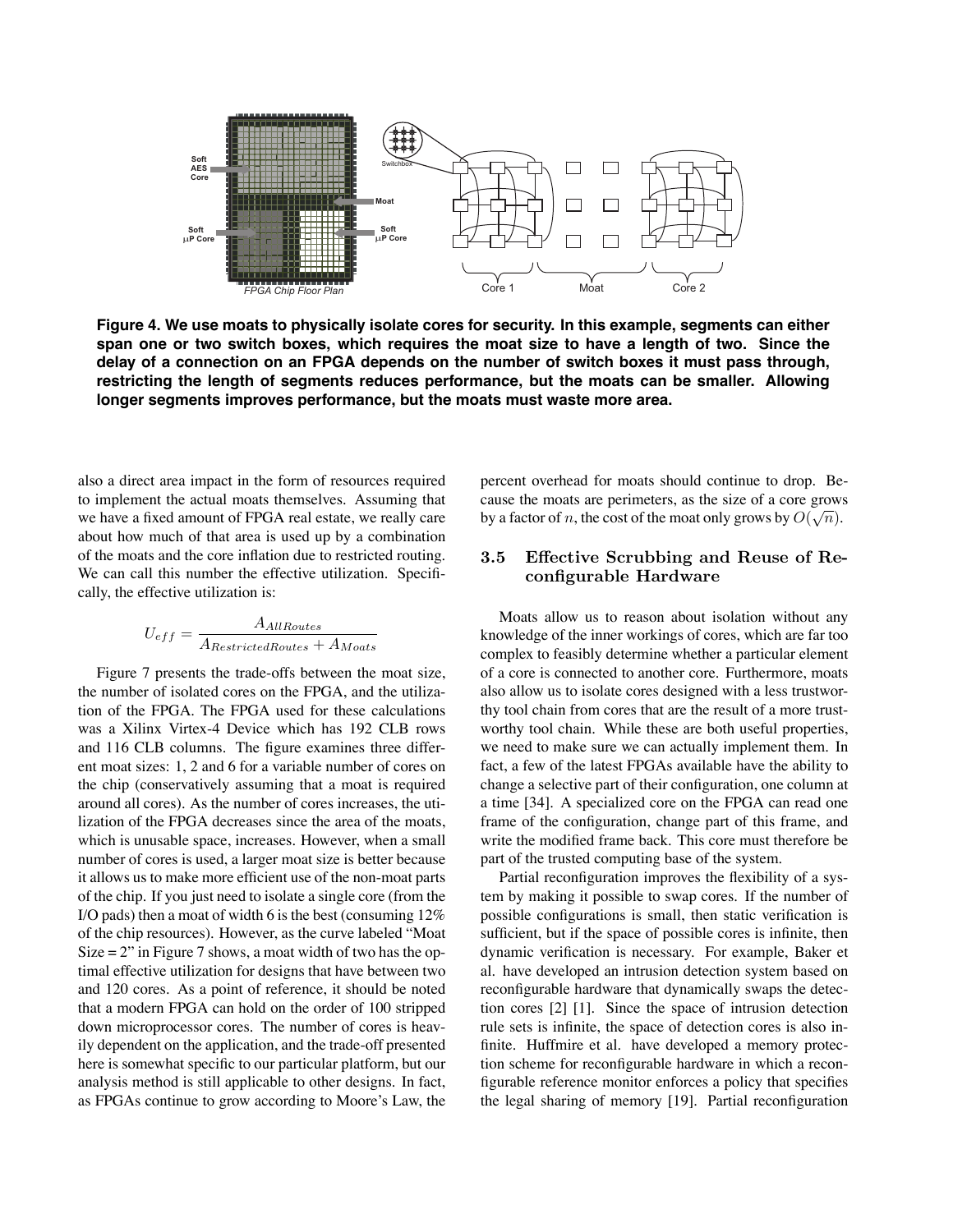

**Figure 5. Comparison of area for different configurations of routing segments. The baseline system has segments with length 1, 2, 6 and longline. The distribution is close to that of Virtex II: 8% (1), 20% (2), 60% (6) and 12% (longline). Other configurations are created by eliminating one or more classes of segments. For example, configuration 1-2- 6 removes the longlines and distributes them proportionally to other types of segments.**

could allow the system to change the policy being enforced by swapping in a different reference monitor. Since the space of possible policies is infinite, the space of possible reference monitors is also infinite. Lysaght and Levi have devised a dynamically reconfigurable crossbar switch [33]. By using dynamic reconfiguration, their 928x928 crossbar uses 4,836 CLBs compared to the 53,824 CLBs required without reconfiguration.

To extend our model of moats to this more dynamic case, we not only need to make sure that our static analysis must be simple enough to be performed on-line by a simple embedded core (which we argue it is), but we also need to make sure that nothing remains of the prior core's logic when it is replaced with a different core. In this section, we describe how we can enable object reuse through configuration cleansing.

By rewriting a selective portion of the configuration bits for a certain core, we can erase any information it has stored in memory or registers. The ICAP (Internal Configuration Access Port) on Xilinx devices allows us to read, modify, and write back the configuration bitstream on Virtex II devices. The ICAP can be controlled by a Microblaze soft core processor or an embedded PowerPC processor if the chip has one. The ICAP has an 8-bit data port and typically runs at a clock speed of 50 MHz. Configuration data is read and written one frame at a time. A frame spans the entire height of the device, and frame size varies based on



**Figure 6. Comparison of critical path timing for different configurations of routing segments. Unlike Figure 7, the graphs in Figures 5 and 6 do not include the overhead of the moat itself. The error bars show one standard deviation.**

the device.

Table 1 gives some information on the size and number of frames across several Xilinx Virtex II devices. The smallest device has 404 frames, and each frame requires 5.04 us to reconfigure, or equivalently, erase. Therefore, reconfiguring (erasing) the entire devices takes around 2 ms.

To sanitize a core we must perform 3 steps. First we must read in a configuration frame. The second step is to modify the configuration frame so that the flip-flops and memory are erased. The last step is to write back the modified configuration frame. The number of frames and how much of the frame we must modify depend on the size of the core that is being sanitized. This process must be repeated since each core will span the width of many frames. In general, the size of the core is linearly related to the time that is needed to sanitize it.

Our object reuse technique can also disable a core if extreme circumstances should require it, such as tampering. Embedded devices such as cell phones are very difficult to sanitize [38]. Smart phones contain valuable personal data, and the theft or loss of a phone can result in serious consequences such as identity theft. Embedded devices used by the military may contain vital secrets that must never fall into enemy hands. Furthermore, valuable IP information of the cores is stored in the form of the bitstream on the FPGA. A method of disabling all or part of the device is needed to protect important information stored on the FPGA in the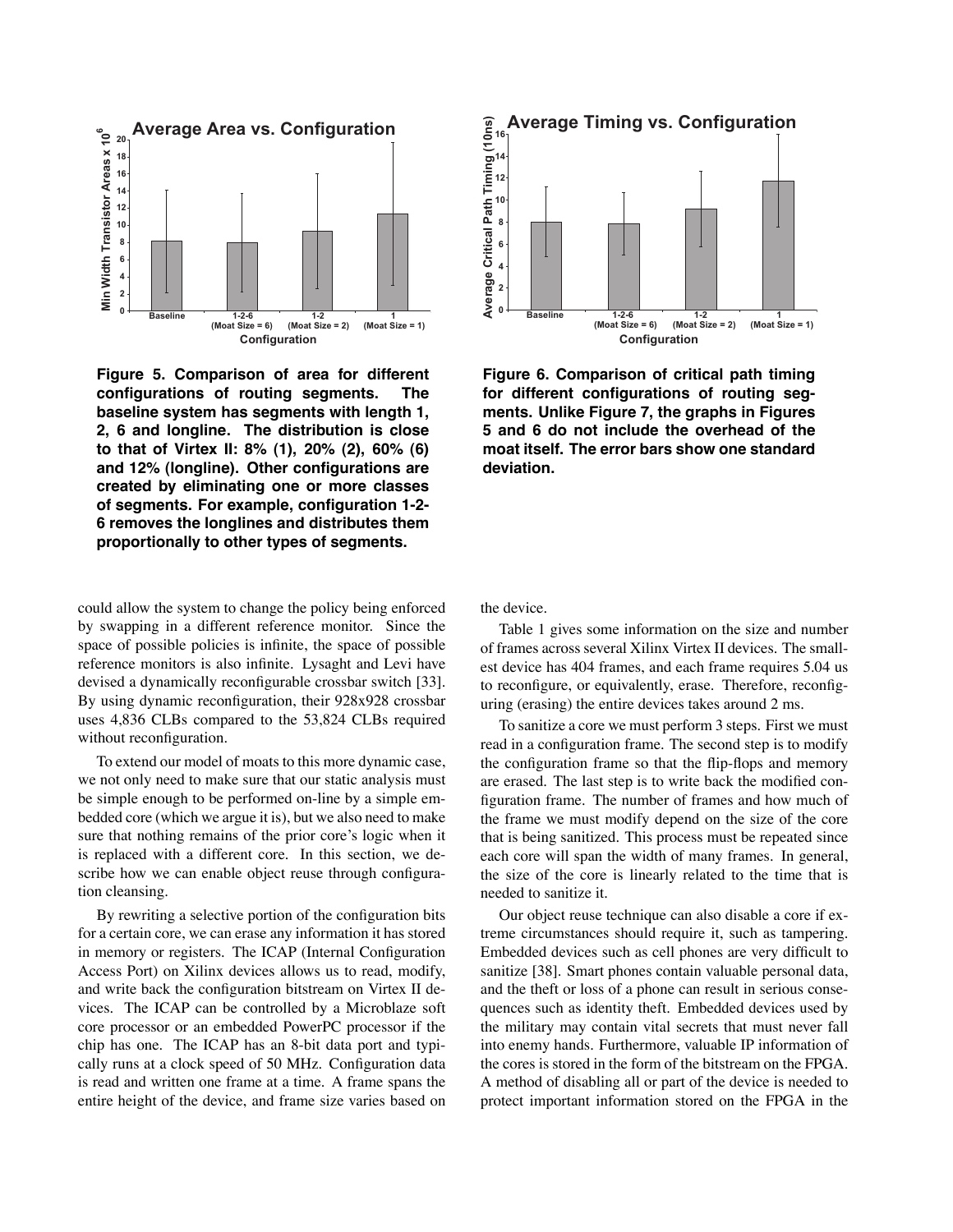| Device   | # Frames |     | Frame Length (32-bit words)   R/W time for 1 frame (ICAP@50 Mhz) |
|----------|----------|-----|------------------------------------------------------------------|
| XC2V40   | 404      | 26  | 5.04 us                                                          |
| XC2V500  | 928      | 86  | 14.64 us                                                         |
| XC2C2000 | 1456     | 146 | 24.24 us                                                         |
| XC2V8000 | 2860     | 286 | $46.64$ us                                                       |

**Table 1. Reconfiguration Time**

extreme case of physical tampering.

The IBM 4758 is an example of a cryptographic coprocessor that has been designed to detect tampering and to disable itself whenever tampering occurs [51]. The device is surrounded by specialized packaging containing wire mesh. Any tampering of the device disturbs this mesh, and the device can respond by disabling itself.

# **4 Drawbridges: Interconnect Interface Conformance with Tracing**

In the previous section, we described an effective method for isolating cores using moats. Our moat methodology eliminates the possibility for external cores to tap into the information contained in a core surrounded by the moat. However, cores do not work in isolation and must communicate with other cores to receive and send data. Therefore, we must allow controlled entry into our core. The entry or communication is only allowed with prespecified transactions through a "drawbridge". We must know in advance which cores we need to communicate with and the location of those cores on the FPGA. Often times, it is most efficient to communicate with multiple cores through a shared interconnection (i.e., a bus). Again, we must ensure that bus communications are received by only the intended recipient(s). Therefore, we require methods to ensure that 1) communication is established only with the specified cores and 2) communication over a shared medium does not result in a covert channel. In this section, we present two techniques, interconnect tracing and a bus arbiter, to handle these two requirements.

We have developed an interconnect tracing technique for preventing unintended flows of information on an FPGA. Our method allows a designer to specify the connections on a chip, and a static analysis tool checks that each connection only connects the specified components and does not connect with anything else. This interconnect tracing tool takes a bitstream file and a text file that defines the modules and interconnects in a simple language which we have developed. The big advantage of our tool is that it allows us to perform the tracing on the bitstream file. We do not require a higher level description of the design of the core. Performing this analysis during the last stage of design allows

us to catch illegal connections that could have originated from any stage in the design process including the design tools themselves.

In order for the tracing to work we must know the locations of the modules on the chip and the valid connections to/from the modules. To accomplish this we place moats around the cores during the design phase. We now know the location of the cores and the moats, and we use this information to specify a text file that defines: all the cores along with their location on the chip, all I/O pins used in the design, and a list of valid connections. Then our tool uses the JBits API [13] to analyze the bitstream and check to make sure there are no invalid connections in the design. The process of interconnect tracing is performed by analyzing the bitstream to determine the status of the switchboxes. We can use this technique to trace the path that a connection is routed along and ensure that it goes where it is supposed to. This tracing technique allows us to ensure that the different cores can only communicate through the channels we have specified and that no physical trap doors have been added anywhere in the design.

Ensuring that interconnects between modules are secure is a necessity to developing a secure architecture. This problem is made more complicated by the abundance of routing resources on an FPGA and the ease with which they can be reconfigured. Our proposed interconnect tracing technique allows us to ensure the integrity of connections on a reconfigurable device. This tool gives us the ability to perform checking in the final design stage: right before the bitstream is loaded onto the device.

### **4.1 Efficient Communication under the Drawbridge Model**

In modern reconfigurable systems, cores communicate with each other via a shared bus. Unfortunately, the shared nature of a traditional bus architecture raises several security issues. Malicious cores can obtain secrets by snooping on the bus. In addition, the bus can be used as a covert channel to leak secret data from one core to another. The ease of reconfigurability on FPGAs allows us to address these problems at the hardware level.

To address this problem of covert channels and bus snooping, we have developed a *shared memory bus* with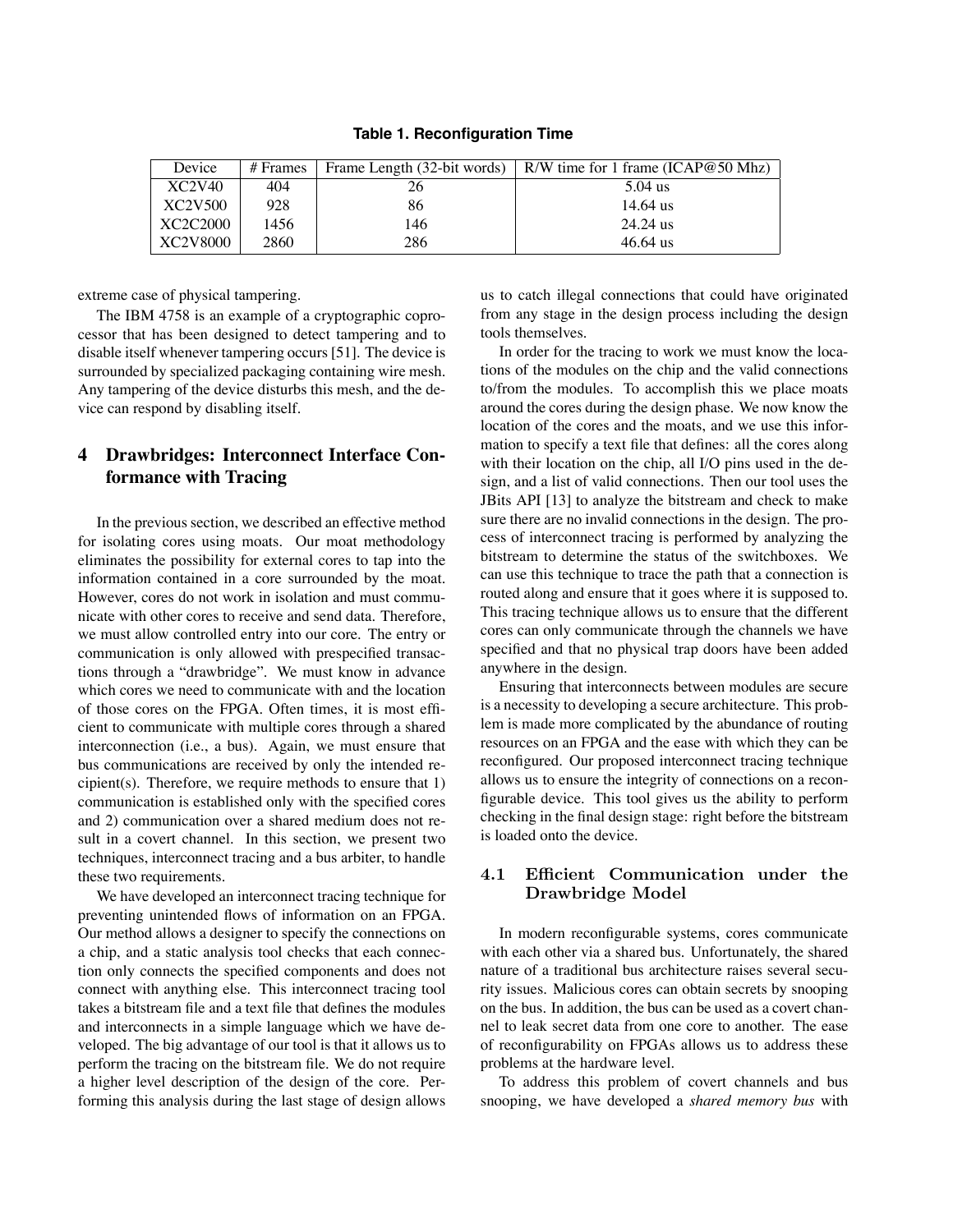

**Figure 8. Architecture alternative 1. There is a single arbiter and each module has a dedicated connection to the arbiter.**

a *time division access*. The bus divides the time equally among the modules, and each module can read/write one word to/from the shared memory during its assigned time slice. Our approach of arbitrating by time division eliminates covert channels. With traditional bus arbitration, there is a possibility of a bus-contention covert channel to exist in any shared bus system where multiple cores or modules access a shared memory. Via this covert channel, a malicious core can modulate its bus references, altering the latency of bus references for other modules. This enables the transfer of information between any two modules that can access the bus [18]. This covert channel could be used to send information from a module with a high security clearance to a module with lower security clearance (write-down), which would violate a Bell-LaPadula multilevel policy and cannot be prevented through the use of the reference monitor. To eliminate this covert channel, we give each module an equal share of time to use the bus, eliminating the transfer of information by modulating bus contention. Since each module can only use the bus during its alloted time slice, it has no way of changing the bus contention. One module cannot even tell if any of the other modules are using the bus. While this does limit performance of the bus, it removes the covert channel. The only other feasible way that we see to remove this covert channel is to give each module a dedicated connection to all other modules. Requiring a dedicated direct connection between each set of modules that need to communicate would be inefficient and costly. Dedicated channels would require a worst case of  $O(2^n)$ connections, where n is the number of modules in the design. Our architecture requires only  $O(n)$  connections.

Bus snooping is another major concern associated with a shared bus. Even if we eliminate the covert channels there is nothing to prevent bus snooping. For example, let us consider a system where we want to send data from a classified module to another and where there are unclassified modules



**Figure 9. Architecture alternative 2. Each module has its own arbiter that prevents bus snooping and a central time multiplexer that connects to all the arbiters.**

on the same bus. We need a way to ensure that these less trusted modules cannot obtain this information by snooping the bus. To solve this problem, we place an arbiter between the module and the memory. The arbiter only allows each module to read during its time share of the bus. In addition a memory monitor is required, but for this work we assume that such a configuration can be implemented on the FPGA using the results of Huffmire et. al.[19]

### **4.2 Architecture Alternatives**

We devised two similar architectures to prevent snooping and to eliminate covert channels on the bus. In our first architecture, each module has its own separate connection to a single arbiter, which sits between the shared memory and the modules. This arbiter schedules access to the memory equally according to a time division scheduling (Figure 8). A module is only allowed to read or write during its alloted time, and when a module reads, the data is only sent to the module that issued the read request. The second architecture is more like a traditional bus. In this design, there is an individual arbiter that sits between each module and the bus. These arbiters are all connected to a central timing module which handles the scheduling (Figure 9). The individual arbiters work in the same way as the single arbiter in the first architecture to prevent snooping and to remove covert channels. To make interfacing easy, both of these architectures have a simple interface so that a module can easily read/write to the shared memory without having to worry about the timing of the bus arbiter.

During the design process, we found that the first architecture seemed easier to implement, but we anticipated that the second architecture would be more efficient. In our first architecture (Figure 8, everything is centralized, making the design of a centralized memory monitor and arbiter much easier to design and verify. In addition, a single moat could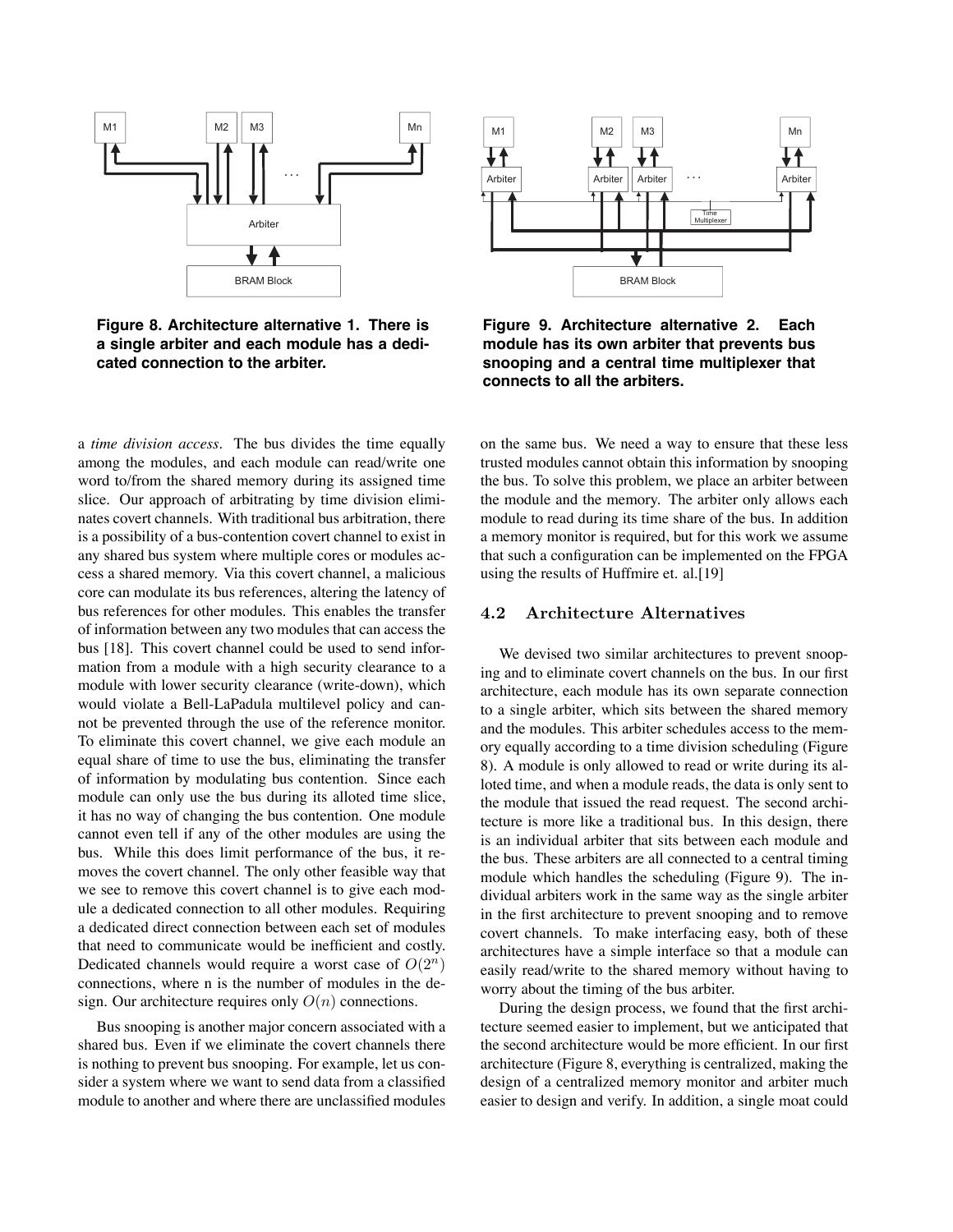be used to isolate this functionality. Our second architecture (Figure 9) intuitively should be more scalable and efficient since it uses a bus instead of individual connections for each module, but the arbiters have to coordinate, the memory monitor has to be split (if that is even possible), and each arbiter need to be protected by its own moat.

To test our hypotheses, we developed prototypes of both of the architectures. The prototypes were developed in VHDL and synthesized for a Xilinx Virtex-II device in order to determine the area and performance of the designs on a typical FPGA. We did not account for the extra moat or monitor overhead, but with this assumption results of the analysis of the two architectures, which can be seen in Table 2, were not what we first expected. During synthesis of the second architecture, the synthesis tool converted the tristate buffers<sup>6</sup> in the bus to digital logic. As a result, the second architecture used more area than the first and only had a negligible performance advantage. Contrary to what we expected, the first architecture used roughly 15% less area on the FPGA and is simpler to implement and verify. Since the peformance difference between the two was almost negligible, the first architecture is the better design choice.

This bus architecture allows modules to communicate securely with a shared memory and prevents bus snooping and certain covert channels. When combined with the reference monitor this secure bus architecture provides a secure and efficient way for modules to communicate.

### **5 Application: Memory Policy Enforcement**

Now that we have described isolation and its related primitives, we provide an example of the application of isolation to memory protection, an even higher-level primitive. Saltzer and Schroeder identify three key elements that are necessary for protection: "Conceptually, then, it is necessary to build an impenetrable wall around each distinct object that warrants separate protection, construct a door in the wall through which access can be obtained, and post a guard at the door to control its use." [43]. In addition, the guard must be able to identify the authorized users. In the case of protecting cores, our moat primitive is analogous to the wall, and our drawbridge primitive is analogous to the door. Our interconnect tracing and secure bus primitives act as the guard.

One way of protecting memory in an FPGA system is to use a reference monitor that is loaded onto the FPGA along with the other cores [19]. Here, the reference monitor is analogous to the guard because it decides the legality of every memory access according to a policy. This requires that every access go through the reference monitor. Without our isolation primitive, it is easy for a core to bypass the reference monitor and access memory directly. Since moats completely surround a core except for a small amount of logic (the drawbridge) for communicating with the rest of the chip, it is much easier to prevent a core from bypassing the reference monitor.

Saltzer and Schroeder describe how protection mechanisms can protect their own implementations in addition to protecting users from each other [43]. Protecting the reference monitor from attack is critical to the security of the system, but the fact that the reference monitor itself is reconfigurable makes it vulnerable to attack by the other cores on the chip. However, moats can mitigate this problem by providing physical isolation of the reference monitor.

Our isolation primitive also makes it harder for an unauthorized information flow from one core to another to occur. Establishing a direct connection between the two cores would clearly thwart the reference monitor. If moats surround each core, it is much harder to connect two cores directly without crossing the moat.

As we described above, a reference monitor approach to memory protection requires that every memory access go through the reference monitor. However, cores are connected to each other and to main memory by means of a shared bus. As we explained in Section 4.1, the data on a shared bus is visible to all cores. Our secure bus primitive protects the data flowing on the bus by controlling the sharing of the bus with a fixed time division approach.

A memory protection system that allows dynamic policy changes requires an object reuse primitive. It is often useful for a system to be able to respond to external events. For example, during a fire, all doors in a building should be unlocked without exception (a more permissive policy than normal), and all elevators should be disabled (a less permissive policy than normal). In the case of an embedded device, a system under attack may wish to change the policy enforced by its reference monitor. There are several ways to change polices. One way is to overwrite the reference monitor with a completely different one. Our scrubbing primitive can ensure that no remnants of the earlier reference monitor remain. Since cores may retain some information in their local memory following a policy change, our scrubbing primitive can also be used to cleanse the cores.

### **6 Related Work**

There has always been an important relationship between the hardware a system runs on and the security of that system. Reconfigurable systems are no different, although to the best of our knowledge we are the first to address the problem of isolation and physical interface conformance on them. However, in addition to the related work we have already mentioned, we do build on the results of prior related

<sup>&</sup>lt;sup>6</sup>tri-state buffers are gates that can output either a 0, 1, or  $Z - a$  high impedance state in which the gate acts as if it was disconnected from the wire.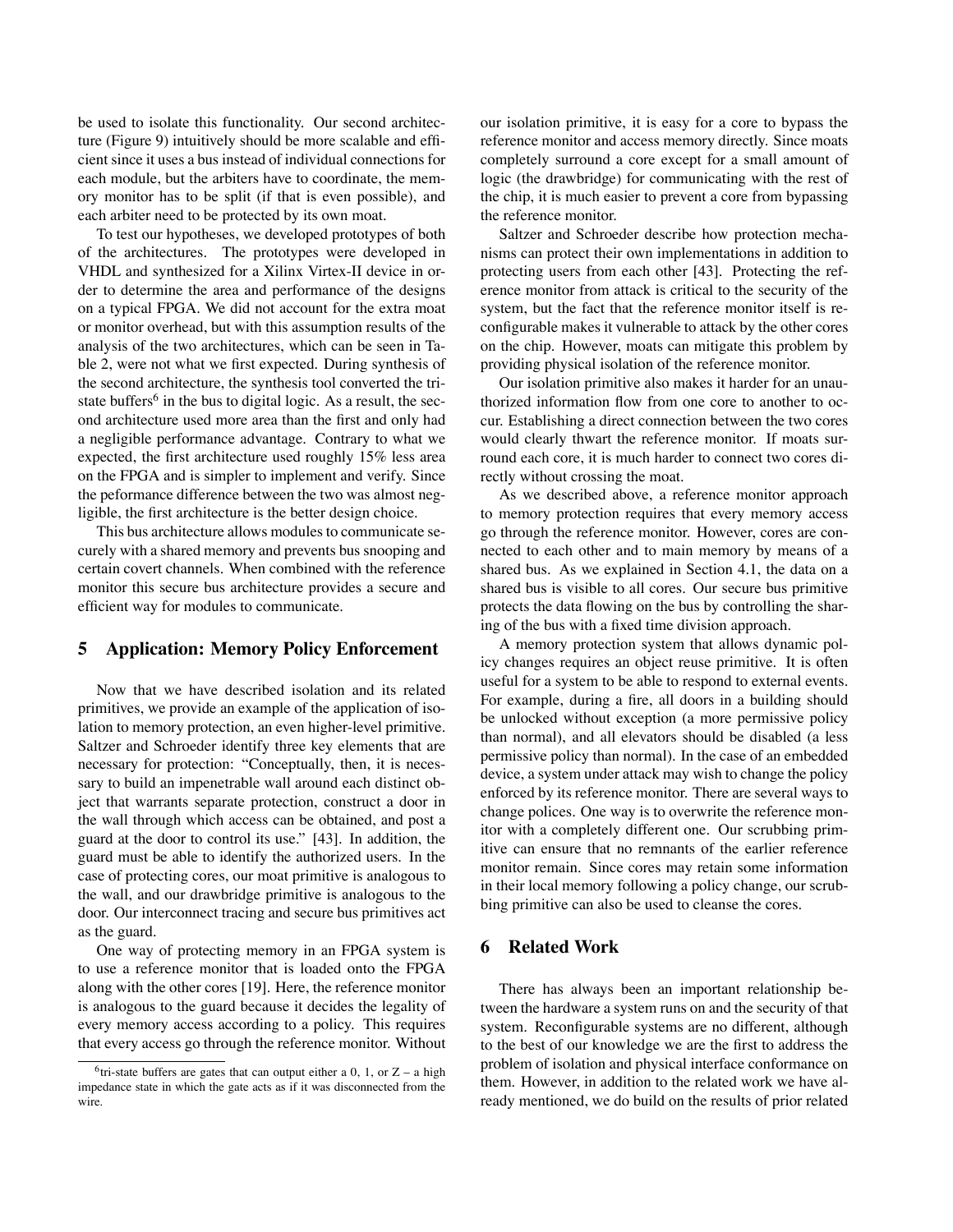|                         | Architecture 1 | Architecture 2 | Percent Difference |
|-------------------------|----------------|----------------|--------------------|
| <b>Slices</b>           | 146            | 169            | 15.75              |
| Flip Flops              | 177            | 206            | 16.38              |
| 4 Input LUTs            | 253            | 305            | 20.55              |
| Maximum Clock Frequency | 270.93         | 271.297        | 0.14               |

**Table 2. Comparison of Communication Architectures**

efforts. In particular, we build on the ideas of reconfigurable security, IP protection, secure update, covert channels, direct channels, and trap doors. While a full description of all prior work in these areas is not possible, we highlight some of the most related.

#### **6.1 Reconfigurable Hardware Security**

The closest work to ours is the work of Huffmire et. al. To provide memory protection on an FPGA, Huffmire et al. propose the use of a reconfigurable reference monitor that enforces the legal sharing of memory among cores [19]. A memory access policy is expressed in a specialized language, and a compiler translates this policy directly to a circuit that enforces the policy. The circuit is then loaded onto the FPGA along with the cores. While their work addresses the specifics of how to construct a memory access monitor efficiently in reconfigurable hardware, they do not address the problem of how to protect that monitor from routing interference, nor do they describe how to enforce that *all* memory accesses go through this monitor. This paper directly supports their work by providing the fundamental primitives that are needed to implement memory protection on a reconfigurable device.

There appears to be little other work on the specifics of managing FPGA resources in a secure manner. Chien and Byun have perhaps the closest work, where they addressed the safety and protection concerns of enhancing a CMOS processor with reconfigurable logic [8]. Their design achieves process isolation by providing a reconfigurable virtual machine to each process, and their architecture uses hardwired TLBs to check all memory accesses. Our work could be used in conjunction with theirs, using soft-processor cores on top of commercial off-the-shelf FP-GAs rather than a custom silicon platform. In fact, we believe one of the strong points of our work is that it may provide a viable implementation path to those that require a custom secure architecture, for example execute-only memory [31] or virtual secure co-processing [29].

Gogniat et al. propose a method of embedded system design that implements security primitives such as AES encryption on an FPGA, which is one component of a secure embedded system containing memory, I/O, CPU, and other ASIC components [12]. Their Security Primitive Controller (SPC), which is separate from the FPGA, can dynamically modify these primitives at runtime in response to the detection of abnormal activity (attacks). In this work, the reconfigurable nature of the FPGA is used to adapt a crypto core to situational concerns, although the concentration is on how to use an FPGA to help efficiently thwart system level attacks rather than chip-level concerns. Indeed, FP-GAs are a natural platform for performing many cryptographic functions because of the large number of bit-level operations that are required in modern block ciphers. However, while there is a great deal of work centered around exploiting FPGAs to speed cryptographic or intrusion detection primitives, systems researchers are just now starting to realize the security ramifications of building systems around hardware which is reconfigurable.

Most of the work relating to FPGA security has been targeted at the problem of preventing the theft of intellectual property and securely uploading bitstreams in the field. Because such attacks directly impact their bottom line, industry has already developed several techniques to combat the theft of FPGA IP, such as encryption [6] [23] [24], fingerprinting [27], and watermarking [28]. However, establishing a root of trust on a fielded device is challenging because it requires a decryption key to be incorporated into the finished product. Some FPGAs can be remotely updated in the field, and industry has devised secure hardware update channels that use authentication mechanisms to prevent a subverted bitstream from being uploaded [16] [15]. These techniques were developed to prevent an attacker from uploading a malicious design that causes unintended functionality. Even worse, the malicious design could physically destroy the FPGA by causing the device to short-circuit [14]. However, these authentication techniques merely ensure that a bitstream is authentic. An "authentic" bitstream could contain a subverted core that was designed by a third party.

### **6.2 Covert Channels, Direct Channels, and Trap Doors**

The work in Section 4.1 directly draws upon the existing work on covert channels. Exploitation of a covert channel results in the unintended flow of information between cores. Covert channels work via an internal shared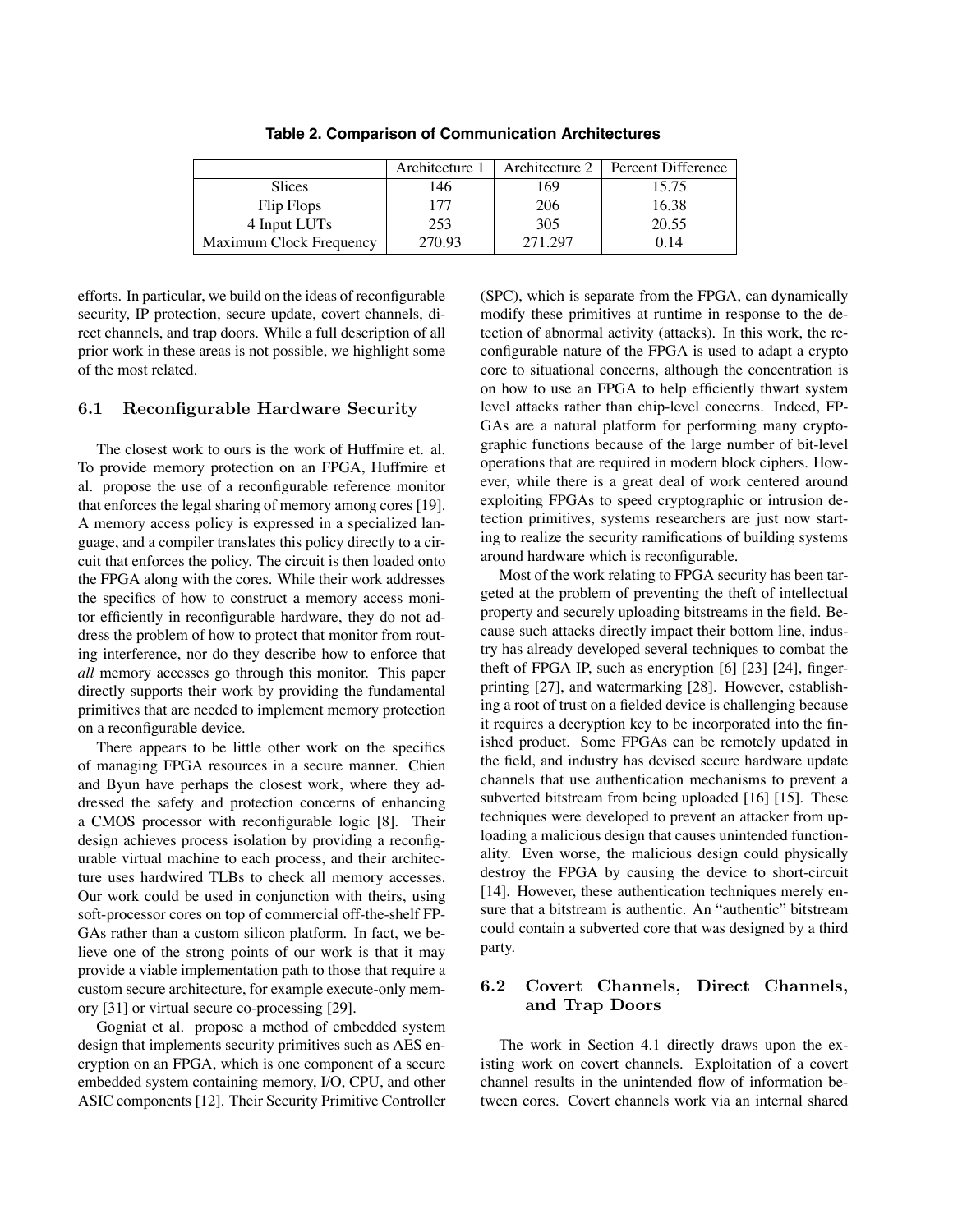resource, such as power consumption, processor activity, disk usage, or error conditions [47] [41]. Classical covert channel analysis involves the articulation of all shared resources on chip, identifying the share points, determining if the shared resource is exploitable, determining the bandwidth of the covert channel, and determining whether remedial action can be taken [25]. Storage channels can be mitigated by partitioning the resources, while timing channels can be mitigated with sequential access, a fact we exploit in the construction of our bus architecture. Examples of remedial action include decreasing the bandwidth (e.g., the introduction of artificial spikes (noise) in resource usage [44]) or closing the channel. Unfortunately, an adversary can extract a signal from the noise, given sufficient resources [37].

Of course our technique is primarily about restricting the opportunity for direct channels and trap doors [49]. Our memory protection scheme is an example of that. Without any memory protection, a core can leak secret data by writing the data directly to memory. Another example of a direct channel is a tap that connects two cores. An unintentional tap is a direct channel that can be established through luck. For example, the place-and-route tool's optimization strategy may interleave the wires of two cores.

### **7 Conclusion**

The design of reconfigurable systems is a complex process, with multiple software tool chains that may have different trust levels. Since it is not cost-effective to develop an optimized tool chain from scratch to meet assurance needs, only the most sensitive cores should be designed using a trusted tool chain. To meet performance needs, most cores could be designed with commodity tools that are highly optimized but untrusted, which results in multiple cores on a chip with different trust levels. Our methodology will not lead to those less trusted portions becoming more dependable or correct, but it will isolate trusted portions from the effects of their subversion or failure. To address this situation, developers will need to build monitored or fail-safe systems on top of FPGAs to prevent the theft of critical secrets.

We have presented two low-level protection mechanisms to address these challenges, moats and drawbridges, and we have analyzed the trade-offs of each. Although larger moats consume more area than smaller moats, they have better performance because longer segments can be used. Our interconnect tracing primitive works together with our moat primitive in a complementary way by allowing smaller moats to be used without sacrificing performance. We have also described how these basic primitives are useful in the implementation of a higher-level memory protection primitive, which can prevent unintended sharing of information in embedded systems.

#### **Acknowledgments**

The authors would like to thank Virgil Gligor for his insightful comments on this paper. We also wish to thank the anonymous reviewers for their helpful feedback. This research was funded in part by National Science Foundation Grant CNS-0524771, NSF Career Grant CCF-0448654, and the SMART Defense Scholarship for Service.

#### **References**

- [1] Z. Baker and V. Prasanna. Efficient architectures for intrusion detection. In *Twelfth Annual International Conference on Field-Programmable Logic and its Applications (FPL '04)*, August 2004.
- [2] Z. Baker and V. Prasanna. Computationally-efficient engine for flexible intrusion detection. October 2005.
- [3] V. Betz, J. S. Rose, and A. Marqardt. *Architecture and CAD for deep-submicron FPGAs*. Kluwer Academic, Boston, MA, 1999.
- [4] K. Bondalapati and V. Prasanna. Reconfigurable computing systems. In *Proceedings of the IEEE*, volume 90(7), pages 1201–17, 2002.
- [5] U. Bondhugula, A. Devulapalli, J. Fernando, P. Wyckoff, and P. Sadayappan. Parallel fpga-based all-pairs shortest-paths in a directed graph. In *Proceedings of the 20th IEEE International Parallel and Distributed Processing Symposium (IPDPS'06)*, April 2006.
- [6] L. Bossuet, G. Gogniat, and W. Burleson. Dynamically configurable security for SRAM FPGA bitstreams. In *Proceedings of the 18th International Parallel and Distributed Processing Symposium (IPDPS '04)*, Santa Fe, NM, April 2004.
- [7] D. Buell and K. Pocek. Custom computing machines: an introduction. In *Journal of Supercomputing*, volume 9(3), pages 219–29, 1995.
- [8] A. Chien and J. Byun. Safe and protected execution for the morph/AMRM reconfigurable processor. In *Seventh Annual IEEE Symposium on Field-Programmable Custom Computing Machines*, Napa, CA, April 1999.
- [9] K. Compton and S. Hauck. Reconfigurable computing: a survey of systems and software. In *ACM Computing Surveys*, volume 34(2), pages 171–210, USA, 2002. ACM.
- [10] A. DeHon. Comparing computing machines. In *SPIE-Int. Soc. Opt. Eng. Proceedings of SPIE - the International Society for Optical Engineering*, volume 3526, pages 124–33, 1998.
- [11] A. DeHon and J. Wawrzynek. Reconfigurable computing: what, why, and implications for design automation. In *Proceedings of the Design Automation Conference*, pages 610–15, West Point, NY, 1999.
- [12] G. Gogniat, T. Wolf, and W. Burleson. Reconfigurable security support for embedded systems. In *Proceedings of the 39th Hawaii International Conference on System Sciences*, 2006.
- [13] S. Guccione, D. Levi, and P. Sundararajan. Jbits: Java-based interface for reconfigurable computing. In *Proceedings of the Second Annual Conference on Military and Aerospace Applications of Programmable Logic Devices and Technologies (MAPLD)*, Laurel, MD, USA, September 1999.
- [14] I. Hadzic, S. Udani, and J. Smith. FPGA viruses. In *Proceedings of the Ninth International Workshop on Field-Programmable Logic and Applications (FPL '99)*, Glasgow, UK, August 1999.
- [15] S. Harper and P. Athanas. A security policy based upon hardware encryption. In *Proceedings of the 37th Hawaii International Conference on System Sciences*, 2004.